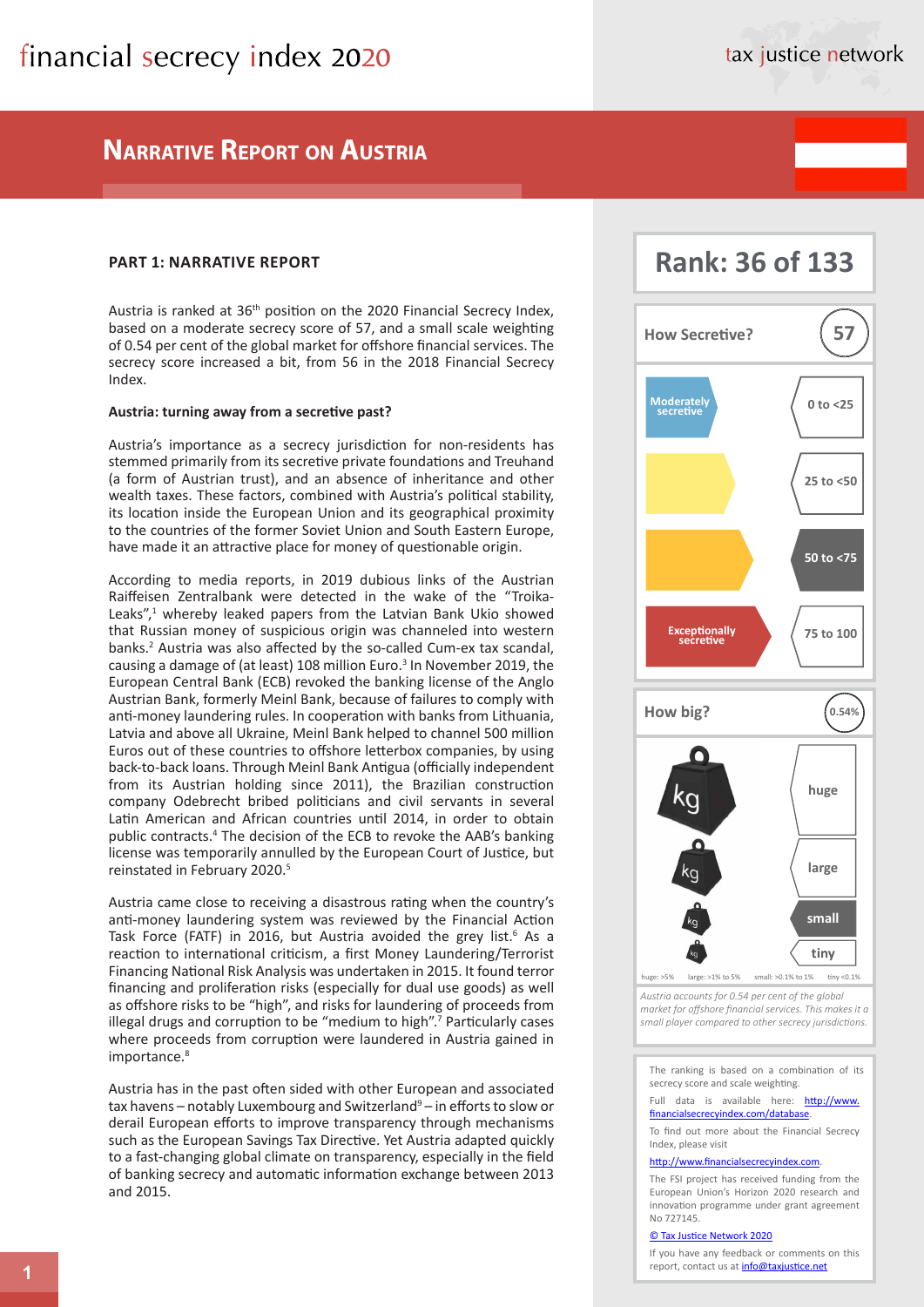#### **Austri a**

However, despite some progress in these areas, Austria has been hesitant to embrace reforms for more transparency. Austria's last Conservative-Freedom Party coalition government that ended in May 2019, was against public country by country reporting, as were previous governments.10 Only in December 2019 did the Austrian parliament tried to force the government to change its position on this matter. $11$  It has to be seen whether the new Conservative-Green government will really follow the parliament's opinion.

Large companies in Austria are known to prefer secrecy over transparency. A Deloitte study found that Austrian companies, in comparison to those in other North Western European countries, provide little voluntary information on their tax governance and tax strategies: "In Austria tax transparency is governed by the principle of secrecy in tax matters." The study therefore recommended: "Austrian companies will do well to observe the extent of tax information included in Financial Statements by their peers across North West Europe."12 It seems that Austria has still not overcome its "traditional" resistance to transparency.

## **Remaining sources of risk for illicit financial flows in Austria**

Austria has many problem areas that provide for or are caused by significant financial secrecy.

After Austria implemented the automatic exchange of financial account information, in 2015/2016, the Austrian Rubik-agreement with Switzerland was terminated on 1 January 2017 when Switzerland concluded an agreement with the  $EU$ .<sup>13</sup> A similar withholding tax agreement with Liechtenstein was not cancelled.14 These anonymous withholding tax agreements help maintaining secrecy for cross-border financial investments mainly of high net worth individuals.15 In 2019, the Audit Court criticized that Austria receives less information than the other EU Member States because of the bilateral agreement, and recommended a revision.<sup>16</sup>

Contrary to all other EU member states, Austria concluded a Model 2 agreement with the USA under the Foreign Account Tax Compliance Act (FATCA) in 2014. Only Switzerland, Japan, Chile and Bermudas had concluded the same agreement that does not foresee a reciprocal exchange of information of tax data. Because of the resulting sharp increase in US group information requests, the Austrian authorities were faced with a considerable administrative burden. Meanwhile, Austria has repeatedly, and unsuccessfully, asked the US authorities to

start negotiations on the (reciprocal) Model 1 agreement.<sup>17</sup>

Austria also has problems with the exchange of tax information with other countries because there is no uniform tax number (TIN) within the EU. But Austria has additional problems too, because its national TIN is tied to the tax office and not to the taxpayer.

The number of requests for mutual assistance has increased considerably in recent years. According to the Audit Court, between 2009 and 2017 the number of requests to Austria increased by 444% to 1,327 – only on direct taxation. Inquiries mainly came from Switzerland and the US. In the same period, Austria's requests rose by 87% to 622. Due to the start of the automatic exchange of information, and the resulting additional requests for supplementary data, figures are likely to increase in the coming years. In addition to the lack of human resources (see below), tax authorities are also struggling with delayed responses, including from EU Member States. According to the Audit Court, particularly Ireland, the Netherlands, Luxembourg, Cyprus, Turkey and Japan took their time to respond.<sup>18</sup>

Austria has implemented the 4<sup>th</sup> EU Anti-Money Laundering Directive (AMLD) and has set up a beneficial ownership register<sup>19</sup> that came into force on 15 January 2018. It is operated by the Business Service Portal and is only completely accessible by designated persons who need access because of their anti-money laundering duties within the framework of customer due diligence, i.e. banks, attorneys, notaries, business consultants, estate agents, insurance brokers, members of the gambling and betting industry, tax consultants, accountants, etc. No beneficial owners who own less than 25 per cent of a company, foundation etc. will be registered, and if no beneficial owners can be identified, a senior manager or board member can be registered.<sup>20</sup> By implementing the  $5<sup>th</sup>$  EU Anti-Money Laundering Directive, also non-designated persons will have access to some beneficial ownership data, from 10 January 2020 onwards (see below).<sup>21</sup> However, the register would only be truly public if the data were published in a "open data" format (no fees, no registration, clear presentation, machine-readable data, no restrictions on data access, and searchability of all data). The lack of transparency may not be the only problem. Especially Treuhand arrangements may still be a matter of concern. According to the Financial Market Authority, difficulties arise in identifying beneficial owners in the case of complex structures, and where Austrian ownership is only connected to a bank account or a company. In addition, it is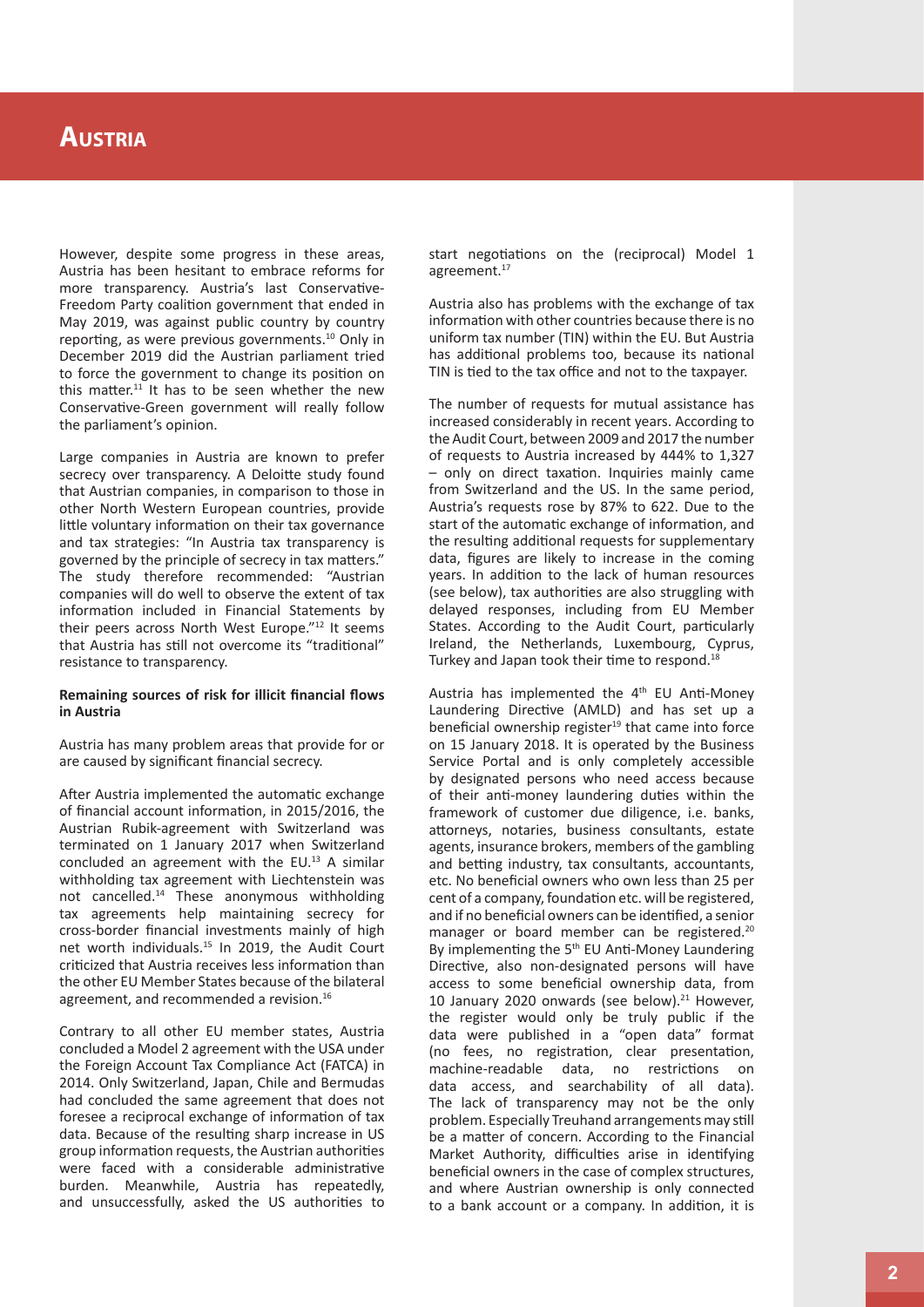difficult to determine the beneficial owners of companies where the trustees are lawyers and notaries.22 Furthermore, bearer shares are still a barrier for updating ownership information for some companies in Austria.<sup>23</sup>

When amending the Beneficial Ownership Register Act in July 2019, it was also decided that in the future official representatives (notaries and attorneys) can send so-called compliance packages to the register authority. Those shall make it easier to identify and verify beneficial owners. However, the Austrian FIU, the police, the public prosecutor's office and the courts can only have access to these compliance packages under certain conditions. The Audit Court was not granted any in-depth access to the data, although the Court claimed to have a constitutional right.24

Although Austria has a public central registry of real estate, the legal or beneficial ownership information of real estate is not available online on public record under 10 EUR. In recent years it has emerged that the purchase of real estate and other high value assets are a key mechanism for storing the wealth of corrupt officials and kleptocrats. Charging a fee makes it much harder for journalists and civil society to access the register, and places a barrier to access this information. For that reason, countries which have significant fees to access information receive a lower score in the FSI.

The Austrian tax treaty network is still an issue of concern, because low or no withholding taxes on royalties, interest and dividends may have negative impacts on its developing country partners. Unfortunately, Austria has no plans to conduct an analysis of these impacts. According to the Ministry of Finance, Austria's double tax treaties are 'largely' oriented by the OECD Model Tax Treaty.25

Austria signed the OECD Multilateral Convention to Implement Tax Treaty Related Measures to Prevent Base Erosion and Profit Shifting (the "Multilateral Instrument", MLI) in 2017. It may be applied to existing agreements as from 2019. However, Austria made a lot of reservations to the Agreement and has also excluded many treaty partner countries. The MLI's effect on Austria's treaty network will therefore be limited at best.

Austria's previous Conservative-Freedom Party government wanted to decrease the corporate income tax rate from 25 to 23 per cent by 2022/23 and 21 per cent in a second step,<sup>26</sup> thereby further fueling the international race to the bottom in corporate taxation. The target of decreasing the tax rate to 21 per cent can be found again in the programme of the new conservative-green government.27

Austria still allows companies to consolidate foreign losses with domestic profits for tax purposes. The Audit Court estimated that €450m is lost to tax allowances for corporates each year, nearly all of it being due to Group Taxation.<sup>28</sup> The Finance Ministry latest estimates were € 200m.29

In November 2019, the EU-Commission decided to take legal action against Austria (and Ireland) because Austria still has not implemented the interest limitation measure as required by the EU Anti-Tax Avoidance Directive. The Commission had disagreed with the Austria's notion that its national rules were 'equally effective' to the EU rule, and transposition could therefore be postponed until the end of 2023.30

Implementing internationally agreed transparency rules requires sufficient qualified and dedicated staff. More officials are needed, and they have to be trained well. According to the Audit Court, however, these requirements were not taken into account in the previous years. Not only has the number of planned positions in the tax and customs administration been reduced – approved positions have not even been appointed. The Court criticizes the fact that these cuts will reduce the frequency and quality of tax audits. In addition, less information received from other countries can be reviewed and processed, potentially creating a "data graveyard".31

In Austria court proceedings on criminal and civil tax matters are not openly accessible to the public, and the public can be ordered to leave the court room by invoking tax secrecy, bank secrecy, professional secrecy or comparable confidentiality rules. Furthermore, not all verdicts by civil nor by criminal tax courts are not always published. Countries which do not allow open justice in tax matters receive a lower score in the FSI. Open justice is a key principal of the right to a fair trial. It is important also for the public to understand how key judicial decisions that interpret the law governing how revenues are raised are available and able to be understood. In closed systems there is a greater risk that an abuse of process could occur, and closed proceedings also restrict public debate on these important matters.

### **Notable improvements that reduce the risks for illicit financial flows**

Austria levies a digital advertising tax of 5 per cent for large tech companies (revenues over €750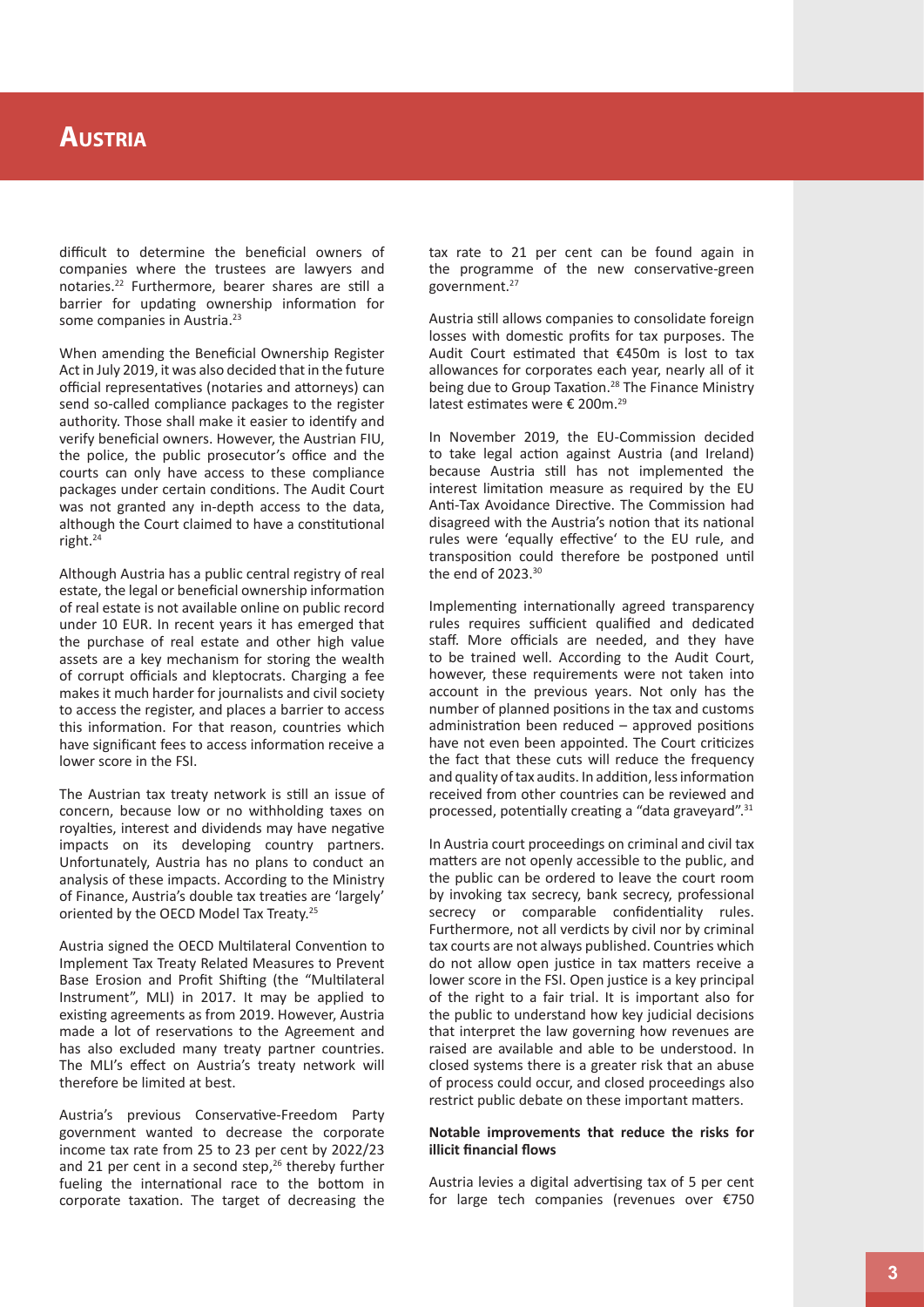#### **Austri a**

million, revenues from online ads over €25 million), starting 1 January 2020.<sup>32</sup> But revenues might be meager, and a part of them will be diverted to media companies and will not flow into the general budget.

As mentioned above, the Austrian beneficial ownership registry will be publicly accessible from 10 January 2020 onwards. Data about legal entities, their direct and indirect beneficial owners and the owners' residence countries, as well as the nature and scope of the ownership (equity, management, form of control etc) can be accessed. Trusts and Treuhand arrangements that are sufficiently similar in their 'functioning and structure' to ordinary trusts fall under the scope of the Beneficial Ownership Register Law.<sup>33</sup> This is a welcome step forward, since Treuhands have previously raised concerns.<sup>34</sup> The Ministry of Finance is obliged to publish an ordinance, specifying exactly what a "trust-like arrangement" is. However, the regulation is in no way more ambitious than the 5<sup>th</sup> EU Anti-Money Laundering Directive, and access to the registry will not be free of charge.

Austria will take part in the EU-wide automatic exchange of information on aggressive cross-border tax planning arrangements, starting 1 July 2020. While this directive obliges mainly intermediaries to report schemes, the reporting obligation is transferred to the taxpayer if intermediaries are bound by their legal professional privilege.<sup>35</sup> If reporting obligations fall either on only intermediaries or taxpayers, the difficult question of what constitutes reportable schemes may lead to underreporting as there are little detection risks of schemes that are in a grey zone.<sup>36</sup> Furthermore, conditioning reporting obligations of taxpayers on third party behavior (such as professional secrecy of intermediaries of a specific scheme) may result in a systematic failure to report as it might be easier to claim ignorance about the conditions affecting third parties.

Austria has implemented a Controlled Foreign Company regime in 2018, implementing a part of the EU Anti-Tax Avoidance Directive from 2016. The CFC rules will be applied to low-taxed (below 12.5 per cent) passive income.<sup>37</sup>

*With thanks to Martina Neuwirth, [VIDC](http://www.vidc.org/menschen/team/neuwirth-martina/)*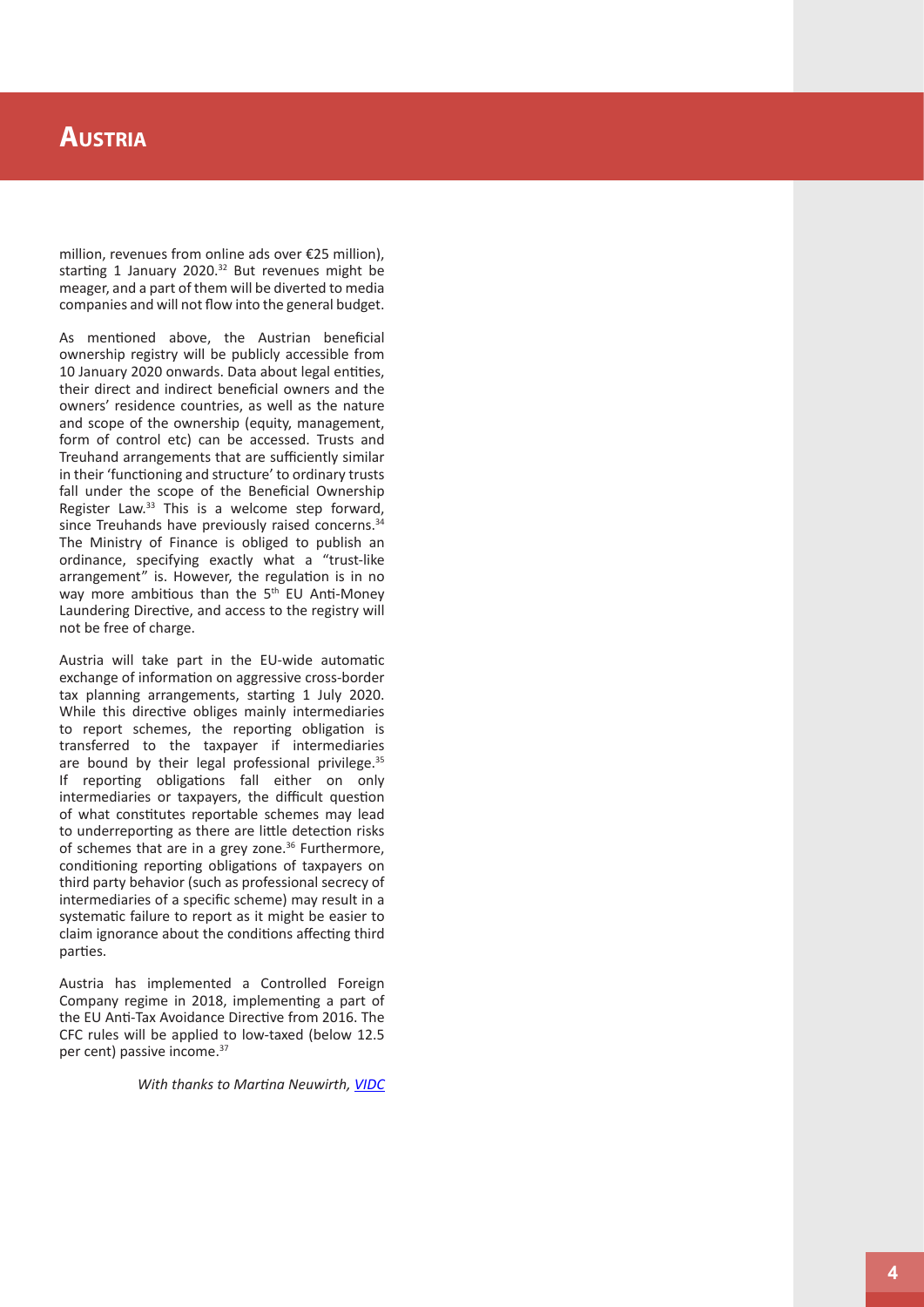#### **Endnotes**

1 See The Guardian: Troika Laundromat [https://www.theguardian.com/world/series/troi](https://www.theguardian.com/world/series/troika-laundromat) [ka-laundromat;](https://www.theguardian.com/world/series/troika-laundromat) 07.11.2019.

2 See f.ex. Addendum (2019): Geld wäsche-Probleme und ein Datenleck, 3 March 2019, [https://www.addendum.org/geldwaesche/troi](https://www.addendum.org/geldwaesche/troika-laundromat/) [ka-laundromat/;](https://www.addendum.org/geldwaesche/troika-laundromat/) 07.11.2019.

3 [https://www.addendum.org/steuerraub/](https://www.addendum.org/steuerraub/finanzministerium/) [finanzministerium/](https://www.addendum.org/steuerraub/finanzministerium/); 06.11.2019.

4 OCCRP, The Austrian Bank Job', website, 18 November 2019, accessed 6 December 2019, [https://www.occrp.org/en/the-austrian-bank-job/](https://www.occrp.org/en/the-austrian-bank-job/the-vienna-bank-job) [the-vienna-bank-job](https://www.occrp.org/en/the-austrian-bank-job/the-vienna-bank-job); Michael Nikbakhsh & al, 'Die Akte Meinl: "Eine absolut seltsame Bank", Profil, 18 November 2019, [https://www.profil.at/wirtschaft/](https://www.profil.at/wirtschaft/akte-meinl-bank-11208799) [akte-meinl-bank-11208799;](https://www.profil.at/wirtschaft/akte-meinl-bank-11208799) 06.12.2019.

5 M. Wabl, B. Groendahl (2019): Austria Appoints Auditor as Meinl Bank's Fate Hangs in Balance, Bloomberg 21 November 2019, [https://](https://www.bloomberg.com/news/articles/2019-11-21/embattled-austrian-bank-offered-clients-10-cash-as-license-went) [www.bloomberg.com/news/articles/2019-11-21/](https://www.bloomberg.com/news/articles/2019-11-21/embattled-austrian-bank-offered-clients-10-cash-as-license-went) [embattled-austrian-bank-offered-clients-10-cash](https://www.bloomberg.com/news/articles/2019-11-21/embattled-austrian-bank-offered-clients-10-cash-as-license-went)[as-license-went](https://www.bloomberg.com/news/articles/2019-11-21/embattled-austrian-bank-offered-clients-10-cash-as-license-went); Finanzmarktaufsicht (2019): Anglo Austrian AAB Bank AG (vormals Meinl Bank AG): Entzug der Bankkonzession wieder in Kraft, Press Release 7 February 2020; 12.02.2020.

[https://www.ots.at/presseaussendung/](https://www.ots.at/presseaussendung/OTS_20200207_OTS0109/anglo-austrian-aab-bank-ag-vormals-meinl-bank-ag-entzug-der-bankkonzession-wieder-in-kraft) [OTS\\_20200207\\_OTS0109/anglo-austrian-aab-bank](https://www.ots.at/presseaussendung/OTS_20200207_OTS0109/anglo-austrian-aab-bank-ag-vormals-meinl-bank-ag-entzug-der-bankkonzession-wieder-in-kraft)[ag-vormals-meinl-bank-ag-entzug-der-bankkonz](https://www.ots.at/presseaussendung/OTS_20200207_OTS0109/anglo-austrian-aab-bank-ag-vormals-meinl-bank-ag-entzug-der-bankkonzession-wieder-in-kraft)[ession-wieder-in-kraft](https://www.ots.at/presseaussendung/OTS_20200207_OTS0109/anglo-austrian-aab-bank-ag-vormals-meinl-bank-ag-entzug-der-bankkonzession-wieder-in-kraft); 12.02.2020.

6 FATF, 'Outcomes of the Plenary meeting of the FATF, Busan Korea, 22–24 June 2016', website, 2016, [http://www.fatf-gafi.org/publications/fatf](http://www.fatf-gafi.org/publications/fatfgeneral/documents/plenary-outcomes-june-2016.html)[general/documents/plenary-outcomes-june-2016.](http://www.fatf-gafi.org/publications/fatfgeneral/documents/plenary-outcomes-june-2016.html) [html](http://www.fatf-gafi.org/publications/fatfgeneral/documents/plenary-outcomes-june-2016.html); 01.11.2019.

7 Nationale Risikoanalyse Österreich (n.a.), [https://www.bmf.gv.at/finanzmarkt/geld](https://www.bmf.gv.at/finanzmarkt/geldwaesche-terrorismusfinanzierung/Nationale_Risikoanalyse_Oesterreich_PUBLIC.pdf)[waesche-terrorismusfinanzierung/Nationale\\_](https://www.bmf.gv.at/finanzmarkt/geldwaesche-terrorismusfinanzierung/Nationale_Risikoanalyse_Oesterreich_PUBLIC.pdf) [Risikoanalyse\\_Oesterreich\\_PUBLIC.pdf](https://www.bmf.gv.at/finanzmarkt/geldwaesche-terrorismusfinanzierung/Nationale_Risikoanalyse_Oesterreich_PUBLIC.pdf); 08.11.2019.

8 FMA (2018): Risikoanalyse. Zur Prävention von Geldwäscherei und Terrorismusbekämpfung. FMA-Rundschreiben 03/2018, 13 March 2019, p. 8.

9 Tax Justice Network (2012): Luxembourg, Austria, Switzerland play spoilers on transparen cy again, 15 November 2012, [http://taxjustice.](http://taxjustice.blogspot.ch/2012/11/luxembourg-austria-switzerland-play.html) [blogspot.ch/2012/11/luxembourg-austria-switzer](http://taxjustice.blogspot.ch/2012/11/luxembourg-austria-switzerland-play.html) [land-play.html](http://taxjustice.blogspot.ch/2012/11/luxembourg-austria-switzerland-play.html); 12.02.2020.

10 In a letter of the former Minister of Finance, Hartwig Löger from 6 August 2018, sent to Austrian CSOs, he expressed concerns that European companies might face comparative disadvantages. Moreover, he mentioned that third countries have already threatened to stop sending country-by-country reports to EU member states, should public CBCR be implemented in the EU.

11 Luke Holland (2019): Austrian parliament seizes opportunity for public country-by-country reporting, [https://www.taxjustice.net/2019/12/17/](https://www.taxjustice.net/2019/12/17/austrian-parliament-seizes-opportunity-for-public-country-by-country-reporting/) [austrian-parliament-seizes-opportunity-for-pub](https://www.taxjustice.net/2019/12/17/austrian-parliament-seizes-opportunity-for-public-country-by-country-reporting/) [lic-country-by-country-reporting/](https://www.taxjustice.net/2019/12/17/austrian-parliament-seizes-opportunity-for-public-country-by-country-reporting/); 12.02.2020.

12 Deloitte (2016): Responsible Tax. Developments in Tax Transparency in North West Europe 2015 & 2016, p. 15, [https://www2.deloitte.](https://www2.deloitte.com/content/dam/Deloitte/at/Documents/Tax/responsible-tax-developments-in-tax-transparency-in-north-west-europe.pdf) [com/content/dam/Deloitte/at/Documents/Tax/](https://www2.deloitte.com/content/dam/Deloitte/at/Documents/Tax/responsible-tax-developments-in-tax-transparency-in-north-west-europe.pdf) [responsible-tax-developments-in-tax-transparency](https://www2.deloitte.com/content/dam/Deloitte/at/Documents/Tax/responsible-tax-developments-in-tax-transparency-in-north-west-europe.pdf)[in-north-west-europe.pdf;](https://www2.deloitte.com/content/dam/Deloitte/at/Documents/Tax/responsible-tax-developments-in-tax-transparency-in-north-west-europe.pdf) 04.02.2020.

13 The Federal Council (2016): Withholding tax agreement with Austria to be terminated, Press Release, 11 November 2016, [https://www.admin.](https://www.admin.ch/gov/en/start/documentation/media-releases.msg-id-64470.html) [ch/gov/en/start/documentation/media-releases.](https://www.admin.ch/gov/en/start/documentation/media-releases.msg-id-64470.html) [msg-id-64470.html](https://www.admin.ch/gov/en/start/documentation/media-releases.msg-id-64470.html); 14.01.2020.

14 Liechtenstein Legal Gazette, 'Ordinance of 15 Dec ember 2015 on the International Automatic Exchange of Information in Tax Matters (AEOI Ordinance)', No. 358, 2015, [http://www.llv.li/files/](http://www.llv.li/files/onlineschalter/Dokument-2784.pdf) [onlineschalter/Dokument-2784.pdf;](http://www.llv.li/files/onlineschalter/Dokument-2784.pdf) 14.11.2019.

15 [https://www.taxjustice.net/2014/02/18/](https://www.taxjustice.net/2014/02/18/swiss-rubik-secrecy-deal-lets-make-sure-nails-stay-coffin/) [swiss-rubik-secrecy-deal-lets-make-sure-nails-stay](https://www.taxjustice.net/2014/02/18/swiss-rubik-secrecy-deal-lets-make-sure-nails-stay-coffin/)[coffin/](https://www.taxjustice.net/2014/02/18/swiss-rubik-secrecy-deal-lets-make-sure-nails-stay-coffin/); 12.2.2020.

16 Rechnungshof Österreich (2019): Internationaler Informationsaustausch in Steuerangelegenheiten, Reihe BUND 2019/33, p. 49.

17 Rechnungshof Österreich (2019): Internationaler Informationsaustausch in Steuerangelegenheiten, Reihe BUND 2019/33, p. 43 ff.

18 Rechnungshof Österreich (2019): Internationaler Informationsaustausch in Steuerangelegenheiten, Reihe BUND 2019/33, p. 91 f.

19 Bundesgesetzblatt, 'Wirtschaftliche Eigentümer Registergesetz – WiEReG sowie Änderung des Finanzmarkt-Geldwäschegesetzes, des Finanzstrafgesetzes, der Notariatsordnung, der Rechtsanwaltsordnung, des Devisengesetzes, des Bankwesengesetzes, der Bundesabgabenordnung, des Finanzmarktaufsichtsbehördengesetzes und des Energieabgabenvergütungsgesetzes', BGBl. I Nr. 136/2017, [https://www.ris.bka.gv.at/Dokumente/](https://www.ris.bka.gv.at/Dokumente/BgblAuth/BGBLA_2017_I_136/BGBLA_2017_I_136.html)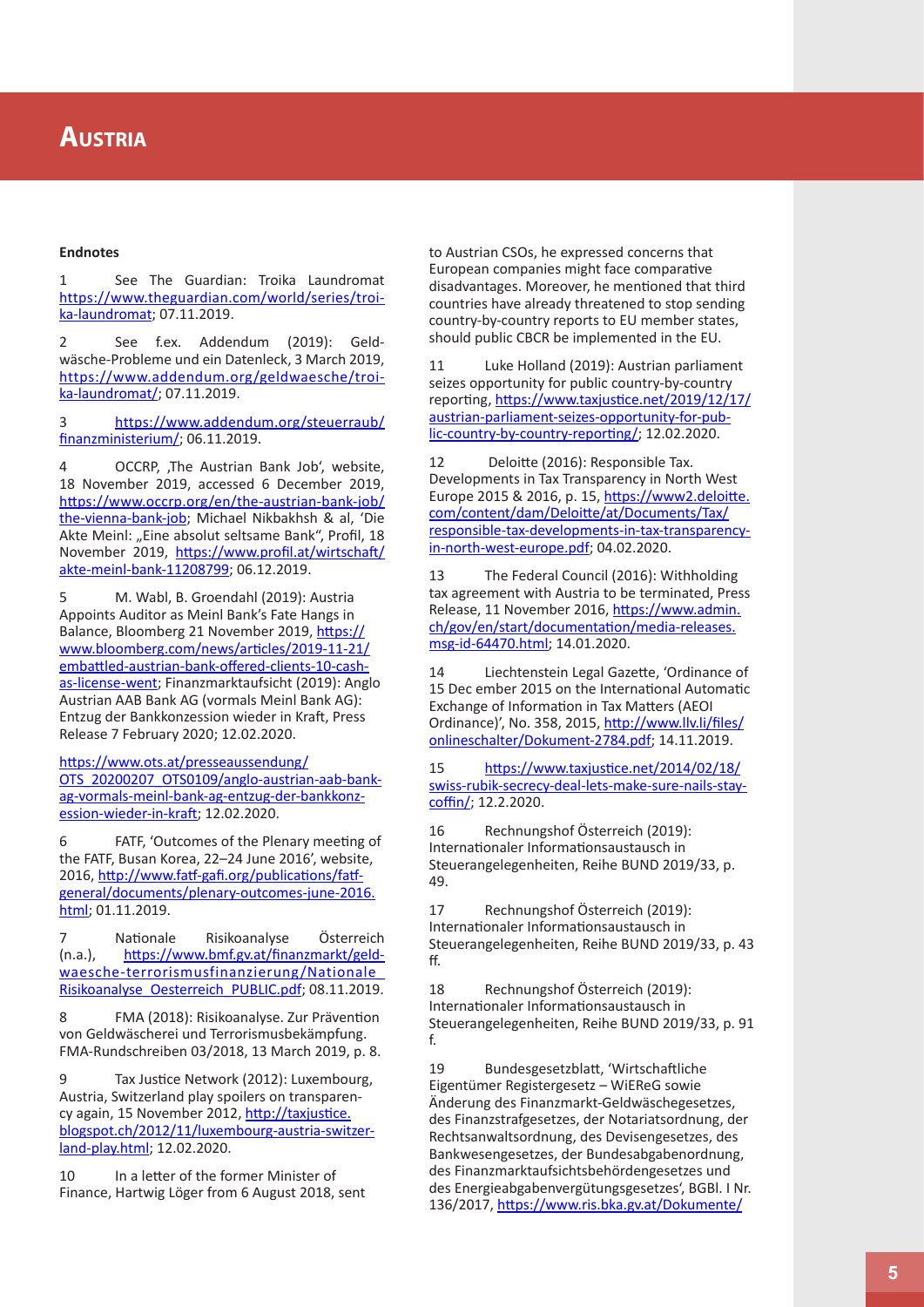## [BgblAuth/BGBLA\\_2017\\_I\\_136/BGBLA\\_2017\\_I\\_136.](https://www.ris.bka.gv.at/Dokumente/BgblAuth/BGBLA_2017_I_136/BGBLA_2017_I_136.html) [html](https://www.ris.bka.gv.at/Dokumente/BgblAuth/BGBLA_2017_I_136/BGBLA_2017_I_136.html); 25.10.2019.

20 Bundesgesetzblatt, 'Wirtschaftliche Eigentümer Registergesetz – WiEReG sowie Änderung des Finanzmarkt-Geldwäschegesetzes, des Finanzstrafgesetzes, der Notariatsordnung, der Rechtsanwaltsordnung, des Devisengesetzes, des Bankwesengesetzes, der Bundesabgabenordnung, des Finanzmarktaufsichtsbehördengesetzes und des Energieabgabenvergütungsgesetzes', BGBl. I Nr. 136/2017, [https://www.ris.bka.gv.at/Dokumente/](https://www.ris.bka.gv.at/Dokumente/BgblAuth/BGBLA_2017_I_136/BGBLA_2017_I_136.html) [BgblAuth/BGBLA\\_2017\\_I\\_136/BGBLA\\_2017\\_I\\_136.](https://www.ris.bka.gv.at/Dokumente/BgblAuth/BGBLA_2017_I_136/BGBLA_2017_I_136.html) [html](https://www.ris.bka.gv.at/Dokumente/BgblAuth/BGBLA_2017_I_136/BGBLA_2017_I_136.html); 25.10.2019.

21 Bundesgesetzblatt, 'EU-Finanz-An passungsgesetz 2019 – EU-FinAnpG 2019', BGBl. I Nr. 62/2019, article 17, [https://www.ris.bka.gv.at/](https://www.ris.bka.gv.at/eli/bgbl/I/2019/62/20190722) [eli/bgbl/I/2019/62/20190722](https://www.ris.bka.gv.at/eli/bgbl/I/2019/62/20190722); 7.11.2019

22 FMA (2018): Risikoanalyse. Zur Prävention von Geldwäscherei und Terrorismusbekämpfung. FMA-Rundschreiben 03/2018, 13 March 2018, p. 8.

23 As explained in ID172 in the Financial Secrecy Index database report on Austria, accessible under: [https://www.](https://www.financialsecrecyindex.com/database/) [financialsecrecyindex.com/database/](https://www.financialsecrecyindex.com/database/) ; 04.02.2020.

24 Rechnungshof Österreich (2019): Entwurf eines Bundesgesetzes, mit dem das Finanzmarkt-Geldwäschegesetz, das Wirtschaftliche Eigentümer Registergesetz, das Kontenregister-und Konteneinschaugesetz und das Glückspielgesetz geändert werden (BMF-460000/0005-III/6/2019), [https://www.parlament.](https://www.parlament.gv.at/PAKT/VHG/XXVI/SNME/SNME_04256/imfname_750647.pdf;%20) [gv.at/PAKT/VHG/XXVI/SNME/SNME\\_04256/](https://www.parlament.gv.at/PAKT/VHG/XXVI/SNME/SNME_04256/imfname_750647.pdf;%20) [imfname\\_750647.pdf;](https://www.parlament.gv.at/PAKT/VHG/XXVI/SNME/SNME_04256/imfname_750647.pdf;%20) 07.11.2019.

25 Austrian Federal Ministry of Finance, 'Dop pelbesteuerungsabkommen (DBA)', [https://www.](https://www.bmf.gv.at/themen/steuern/internationales-steuerrecht/doppelbesteuerungsabkommen.html) [bmf.gv.at/steuern/int-steuerrecht/doppelbesteuer](https://www.bmf.gv.at/themen/steuern/internationales-steuerrecht/doppelbesteuerungsabkommen.html) [ungsabkommen\\_allgemein.html;](https://www.bmf.gv.at/themen/steuern/internationales-steuerrecht/doppelbesteuerungsabkommen.html) 07.11.2019.

26 Trend (2019): Steuerreform 2021 die Details: KöSt sinkt auf 21 Prozent, 30 April 2019, [https://www.trend.at/politik/steuerre](https://www.trend.at/politik/steuerreform-koest-prozent-10769582)[form-koest-prozent-10769582](https://www.trend.at/politik/steuerreform-koest-prozent-10769582); 08.11.2019.

27 Aus Verantwortung für Österreich. Regierungsprogramm 2020–2024., p. 77, [https://](https://www.dieneuevolkspartei.at/Download/Regierungsprogramm_2020.pdf) [www.dieneuevolkspartei.at/Download/Regierung](https://www.dieneuevolkspartei.at/Download/Regierungsprogramm_2020.pdf) [sprogramm\\_2020.pdf](https://www.dieneuevolkspartei.at/Download/Regierungsprogramm_2020.pdf) 12.02.2020.

28 Group Taxation means that losses of foreign subsidiaries can be offset against the domestic (taxable) profits of the Austrian holding company.

29 Bundesministerium für Finanzen (Federal

Ministry of Finance), 'Förderungsbericht 2017', p.395, [https://www.bmf.gv.at/budget/das-budget/](https://www.bmf.gv.at/budget/das-budget/Foerderungsbericht_2017.pdf?6prwz8) [Foerderungsbericht\\_2017.pdf?6prwz8](https://www.bmf.gv.at/budget/das-budget/Foerderungsbericht_2017.pdf?6prwz8); 07.11.2019.

30 EU Commission, 'November infringement package: key decisions', 27 November 2019, website, [https://ec.europa.eu/commission/](https://ec.europa.eu/commission/presscorner/detail/EN/INF_19_6304) [presscorner/detail/EN/INF\\_19\\_6304](https://ec.europa.eu/commission/presscorner/detail/EN/INF_19_6304); 06.12.2019.

31 Rechnungshof Österreich (2019): Internationaler Informationsaustausch in Steuerangelegenheiten, Reihe BUND 2019/33, p. 97 f.

32 Bundesgesetzblatt, Abgabenänderungsgesetz 2020 – AbgÄG 2020, Artikel 1 (Digitalsteuergesetz 2020), BGBl. 91/2019, [https://www.ris.bka.gv.at/eli/](https://www.ris.bka.gv.at/eli/bgbl/I/2019/91/20191022) [bgbl/I/2019/91/20191022](https://www.ris.bka.gv.at/eli/bgbl/I/2019/91/20191022) ; 08.11.2019.

33 Treuhand has similarities but is not identical with the Anglo-American 'trust'. See I. Gveseliani, 'German "Treuhand" vis-à-vis Austrian "Treuhand" (terminological study) in: European Scientific Journal, April 2015, p. 136, [http://eujournal.org/index.php/esj/article/](http://eujournal.org/index.php/esj/article/viewFile/5511/5301) [viewFile/5511/5301;](http://eujournal.org/index.php/esj/article/viewFile/5511/5301) 13.11.2019.

34 The "hidden Treuhand" – an arrangement that has no legal status but is similar in effect to a trust or foundation – is one Austria's speciality . A Treuhand is created when a person, the Treuhänder (equivalent to a trustee), is given authority to exercise rights over assets in his or her own name, under a binding agreement with another person, the Treugeber [equivalent to a trust settlor]. A Treuhand can exist without any written record, and both Treugeber and Treuhänder may choose not to inform third parties of their arrangement ("hidden Treuhand").

35 Bundesgesetzblatt, Abgabenänderungsgesetz 2020 – AbgÄG 2020, Artikel 2 (EU-Meldepflichtgesetz), BGBl. 91/2019, [https://www.ris.bka.gv.at/eli/](https://www.ris.bka.gv.at/eli/bgbl/I/2019/91/20191022) [bgbl/I/2019/91/20191022](https://www.ris.bka.gv.at/eli/bgbl/I/2019/91/20191022) ; 08.11.2019.

36 Corporate Tax Haven Index 2019: Ha ven Indicator 13 - Reporting of Tax Avoidance Schemes, [https://www.corporatetaxhavenindex.](https://www.corporatetaxhavenindex.org/PDF/13-Reporting-Tax-Avoidance-Schemes.pdf) [org/PDF/13-Reporting-Tax-Avoidance-Schemes.pdf](https://www.corporatetaxhavenindex.org/PDF/13-Reporting-Tax-Avoidance-Schemes.pdf); 12.02.2019.

37 Binder Groesswang (n.a.): Annual Tax Act 2018: Substantial changes to Austria's international tax law rules, [http://www.bindergroesswang.at/en/](http://www.bindergroesswang.at/en/news/newsletter/annual-tax-act-2018-substantial-changes-to-austrias-international-tax-law-rules/) [news/newsletter/annual-tax-act-2018-substantial](http://www.bindergroesswang.at/en/news/newsletter/annual-tax-act-2018-substantial-changes-to-austrias-international-tax-law-rules/)[changes-to-austrias-international-tax-law-rules/](http://www.bindergroesswang.at/en/news/newsletter/annual-tax-act-2018-substantial-changes-to-austrias-international-tax-law-rules/); 08.11.2019.